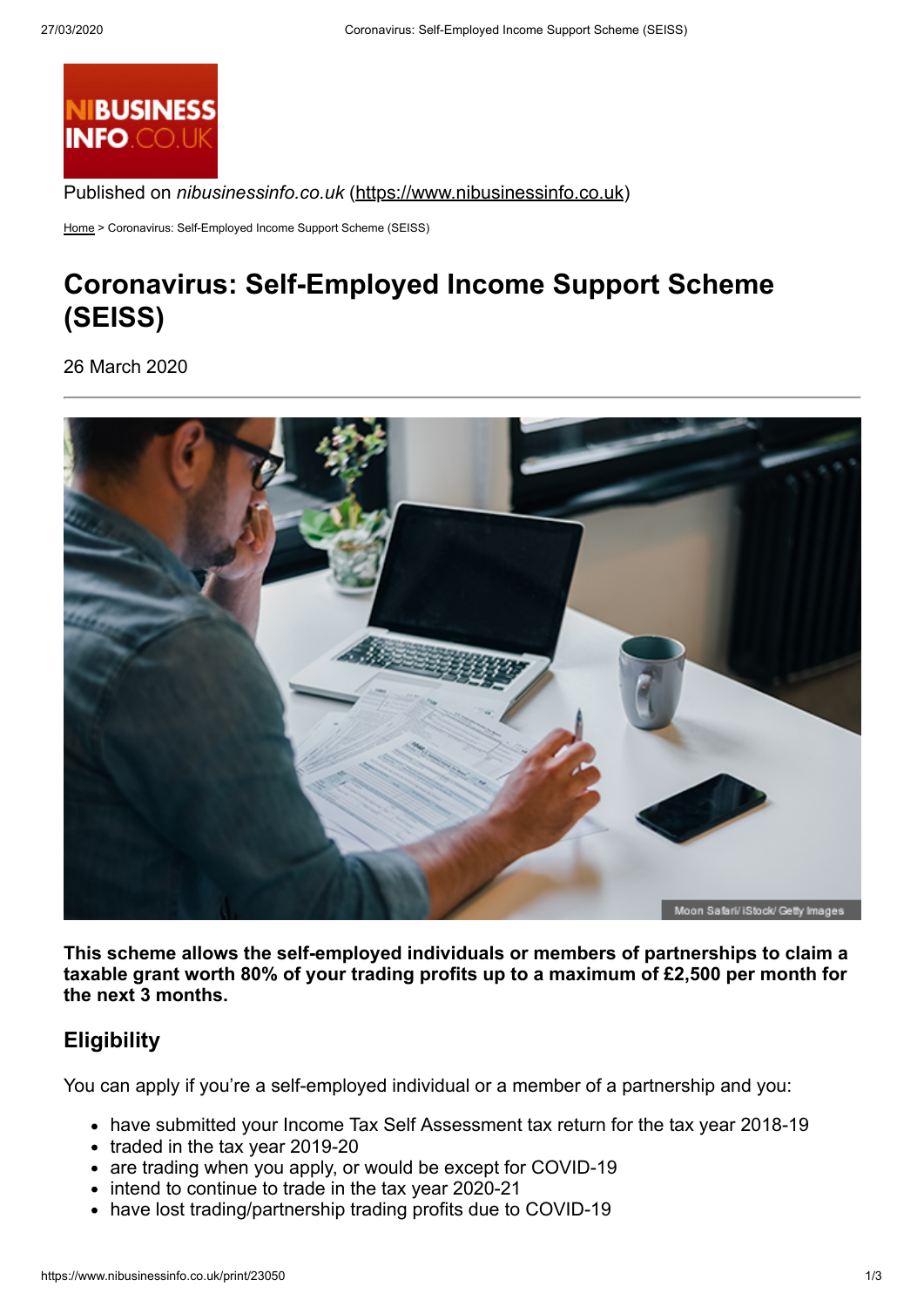Your self-employed trading profits must also be less than £50,000 and more than half of your income comes from self-employment. This is determined by at least one of the following conditions being true:

- having trading profits/partnership trading profits in 2018-19 of less than £50,000 and these profits constitute more than half of your total taxable income
- having average trading profits in 2016-17, 2017-18, and 2018-19 of less than £50,000 and these profits constitute more than half of your average taxable income in the same period

If you started trading between 2016-19, HMRC will only use those years for which you filed a Self-Assessment tax return.

If you have not submitted your Income Tax Self-Assessment tax return for the tax year 2018-19, you must do this by 23 April 2020.

HMRC will use data on 2018-19 returns already submitted to identify those eligible and will risk assess any late returns filed before the 23 April 2020 deadline in the usual way.

# **How much you'll get**

You'll get a taxable grant which will be 80% of the average profits from the tax years (where applicable):

- 2016 to 2017
- 2017 to 2018
- 2018 to 2019

To work out the average HMRC will add together the total trading profit for the 3 tax years (where applicable) then divide by 3 (where applicable), and use this to calculate a monthly amount.

It will be up to a maximum of £2,500 per month for 3 months.

We'll pay the grant directly into your bank account, in one instalment.

### **How to apply**

You cannot apply for this scheme yet.

HMRC will contact you if you are eligible for the scheme and invite you to apply online.

Individuals do not need to contact HMRC now and doing so will only delay the urgent work being undertaken to introduce the scheme.

You will access this scheme only through GOV.UK. If someone texts, calls or emails claiming to be from HMRC, saying that you can claim financial help or are owed a tax refund, and asks you to click on a link or to give information such as your name, credit card or bank details, it is a scam.

# **After you've applied**

Once HMRC has received your claim and you are eligible for the grant, we will contact you to tell you how much you will get and the payment details.

If you claim tax credits you'll need to include the grant in your claim as income.

# **Other help you can get**

The government is also providing the following additional help for the self-employed: